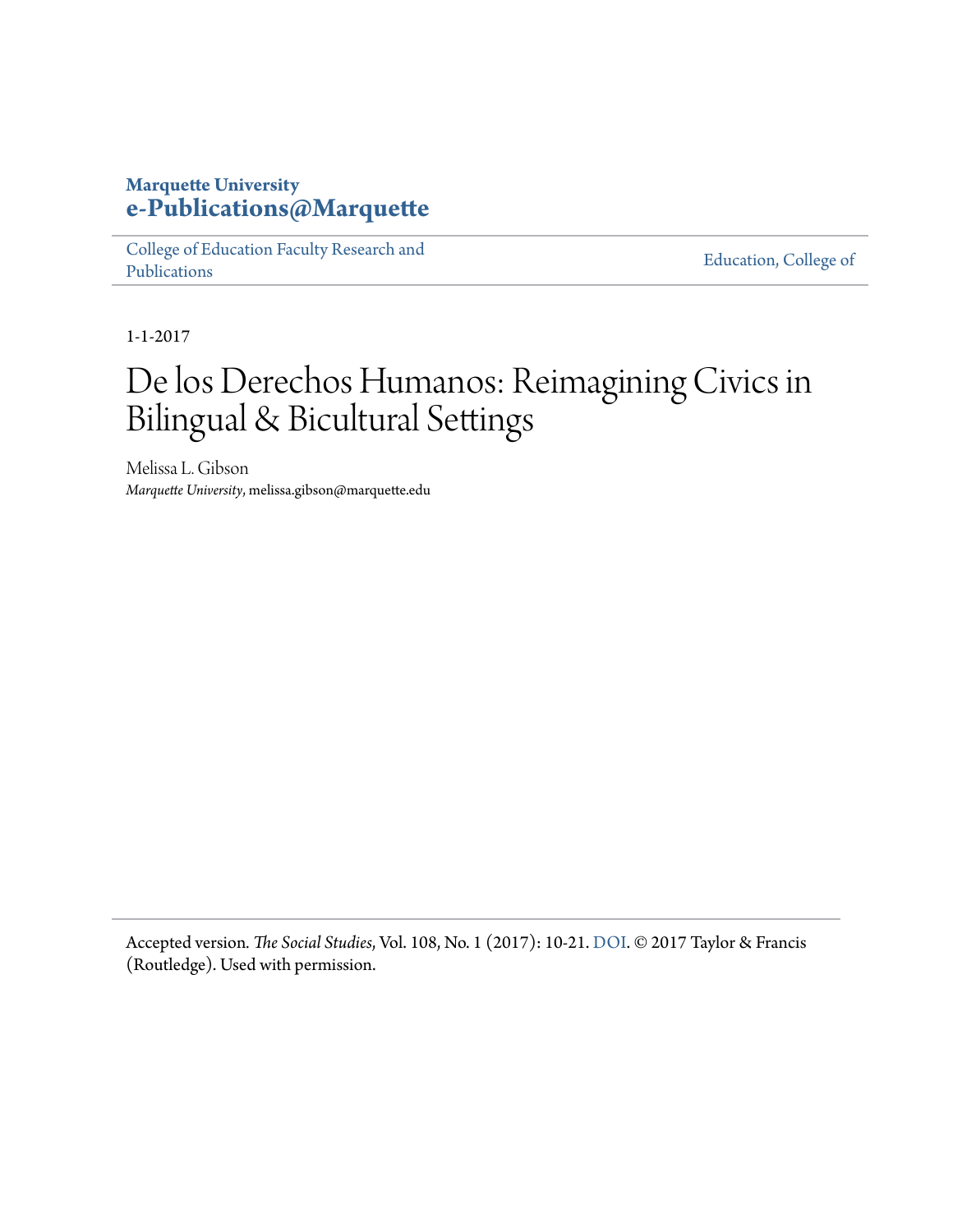### **Marquette University e-Publications@Marquette**

*Education Faculty Research and Publications/College of Education*

#### *NOT THE PUBLISHED VERSION;* **this is the author's final, peer-reviewed manuscript.** The published version may be accessed by following the link in the citation below.

*The Social Studies*, Vol 108, No. 1 (2017): 10-21. [DOI.](https://doi.org/10.1080/00377996.2016.1237465) This article is © Taylor & Francis (Routledge) and permission has been granted for this version to appear in [e-](http://epublications.marquette.edu/)[Publications@Marquette.](http://epublications.marquette.edu/) Taylor & Francis (Routledge) does not grant permission for this article to be further copied/distributed or hosted elsewhere without the express permission from Taylor & Francis (Routledge).

# DE LOS DERECHOS HUMANOS: REIMAGINING CIVICS IN BILINGUAL & BICULTURAL SETTINGS

#### **Melissa Leigh Gibson**

*Department of Education, Marquette University, Milwaukee, WI*

### ABSTRACT

Dominant approaches to teaching social studies often marginalize bilingual and bicultural students. This is particularly troubling because the explicit goal of the social studies is to cultivate civic participation. Educational inequalities are thus tied to political inequalities. In light of this, this article shares a narrative case study of the author's own bilingual and bicultural approach to teaching middle school civics at a dual-language American school in Mexico. Through the illustration of a comparative civics curriculum that incorporates translanguaging practices, the author argues that embracing bilingualism and biculturalism in the social studies can lead to more expansive possibilities for justice-oriented civic education.

### KEYWORDS: [Civics,](http://www.tandfonline.com/keyword/Civics) [bilingualism,](http://www.tandfonline.com/keyword/Bilingualism) [human rights,](http://www.tandfonline.com/keyword/Human+Rights) [social justice,](http://www.tandfonline.com/keyword/Social+Justice) [international education](http://www.tandfonline.com/keyword/International+Education)

Twenty years ago[, James Loewen](#page-14-0) [\(1995\)](http://www.tandfonline.com/doi/full/10.1080/00377996.2016.1237465) noted in *Lies My Teacher Told Me,*

Students consider [social studies] 'the most irrelevant' of twenty-one subjects commonly taught in high school. *Bor-r-ring* is the adjective they apply to it…African American, Native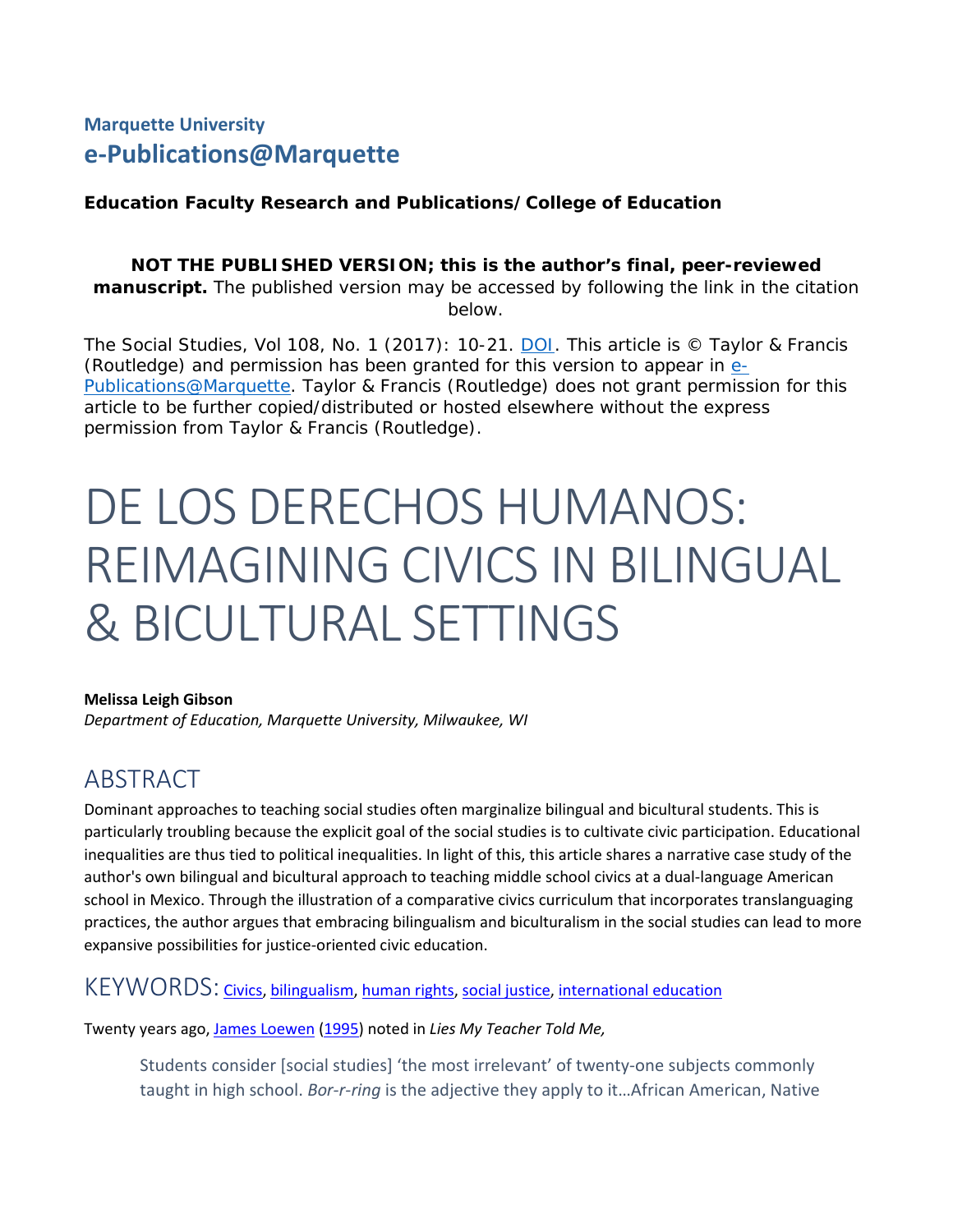American, and Latino students view history with a special dislike. They also learn history especially poorly… Something intriguing is going on here: surely history is not more difficult for minorities than trigonometry or Faulkner (p. 2).

Loewen's observations remain relevant today. Critics have continued to argue that the lies and omissions about race and injustice embedded in social studies marginalize students of color [\(Brown,](#page-12-0) [2010;](http://www.tandfonline.com/doi/full/10.1080/00377996.2016.1237465) [Cammarota,](#page-12-1) [2007;](http://www.tandfonline.com/doi/full/10.1080/00377996.2016.1237465) [Cridland-Hughes & King,](#page-13-0) 2015[; Grant,](#page-14-1) [2011;](http://www.tandfonline.com/doi/full/10.1080/00377996.2016.1237465) [Ladson-Billings,](#page-14-2) [2003;](http://www.tandfonline.com/doi/full/10.1080/00377996.2016.1237465) [Romero, Arce, & Cammarota,](#page-15-0) [2009;](http://www.tandfonline.com/doi/full/10.1080/00377996.2016.1237465) [Yosso,](#page-15-1) [2005\)](http://www.tandfonline.com/doi/full/10.1080/00377996.2016.1237465). Considering that the social studies' primary purpose is to cultivate democratic citizens—"the promotion of civic competence" (NCSS[, 2010\)](http://www.tandfonline.com/doi/full/10.1080/00377996.2016.1237465)—the long-term consequences of student disengagement will also be citizen disengagement [\(García Bedolla,](#page-13-1) [2012;](http://www.tandfonline.com/doi/full/10.1080/00377996.2016.1237465) [Levinson,](#page-14-3) [2016\)](http://www.tandfonline.com/doi/full/10.1080/00377996.2016.1237465).

Spanish-speaking Latino students also face a deficit view of their bilingualism, a form of "subtractive schooling" that denigrates their identities [\(Valenzuela,](#page-15-2) [1999\)](http://www.tandfonline.com/doi/full/10.1080/00377996.2016.1237465). The dominant bilingual approach in U.S. schools emphasizes English fluency and cultural assimilation at the expense of students' home language and culture, giving students "the message that the language that they speak is not important, and something that is so much a part of who they are—their community—is outlawed in school" [\(Izquierdo,](#page-14-4) [2011\)](http://www.tandfonline.com/doi/full/10.1080/00377996.2016.1237465). The systematic denigration of students' linguistic and cultural assets through curriculum and language policy are well documented (e.g., [García Bedolla,](#page-13-1) [2012;](http://www.tandfonline.com/doi/full/10.1080/00377996.2016.1237465) [Romero](#page-15-0) *et al*.[, 2009;](http://www.tandfonline.com/doi/full/10.1080/00377996.2016.1237465) [Valencia,](#page-15-3) [2011\)](http://www.tandfonline.com/doi/full/10.1080/00377996.2016.1237465), as is the fact that Latino students have some of the lowest educational attainment levels in the United States [\(U.S. Department of Education,](#page-15-4) [2011\)](http://www.tandfonline.com/doi/full/10.1080/00377996.2016.1237465). This is especially troubling given that Latinos, a significant number of whom identify as bilingual or Spanish-speaking (Spanish speakers make up 73% of the ELL population in the United States; se[e Batalova & McHugh,](#page-13-1) [2010\)](http://www.tandfonline.com/doi/full/10.1080/00377996.2016.1237465), are the fastest growing segment of the school-age population in the United States [\(Brown,](#page-12-2) [2014;](http://www.tandfonline.com/doi/full/10.1080/00377996.2016.1237465) [García Bedolla,](#page-13-1) [2012\)](http://www.tandfonline.com/doi/full/10.1080/00377996.2016.1237465). Spanish-speaking students are poorly served civically *and* linguistically, which comes to a head in the social studies classroom.

What can social studies teachers do to counteract these forces within the classroom? Using my own eighthgrade, dual-language civics classroom in Guadalajara, Mexico, as a case study, I show how embracing bilingualism and biculturalism can lead to more expansive possibilities for justice-oriented social studies in a changing world. This is not an empirical study but rather a narrative of teaching practice that can help reimagine what civic education can be in bilingual and bicultural settings.

### Reviewing the literature on civics and bilingual education

According to the National Council of the Social Studies [\(2010\)](http://www.tandfonline.com/doi/full/10.1080/00377996.2016.1237465), "The primary purpose of social studies is to help young people make informed and reasoned decisions for the public good as citizens of a culturally diverse, democratic society in an interdependent world." Yet in practice, social studies-for-citizenship is often narrowed to a thin understanding of civics and citizenship, one that emphasizes a banking model of fact-based government education and that "fails to reflect the continual struggles of democratic politics" (Abowitz and [Harnish,](#page-12-3) [2006\)](http://www.tandfonline.com/doi/full/10.1080/00377996.2016.1237465).

There are, however, alternative approaches. For example, [Parker](#page-14-5) [\(2010\)](http://www.tandfonline.com/doi/full/10.1080/00377996.2016.1237465) argues for a social studies curriculum that teaches toward enlightened political engagement—reflective citizenship that moves back and forth between knowledge and action. To this end, civic education should emphasize public deliberation and talking across difference. Alternatively, [Fránquiz and Brochin-Ceballos](#page-13-2) [\(2006\)](http://www.tandfonline.com/doi/full/10.1080/00377996.2016.1237465) focus on Mexican American students and urge educators to draw on cultural citizenship, which "shifts the meaning of citizenship from strict rights to students' evolving sense of belonging to differing social groups and to claiming cultural space for personal and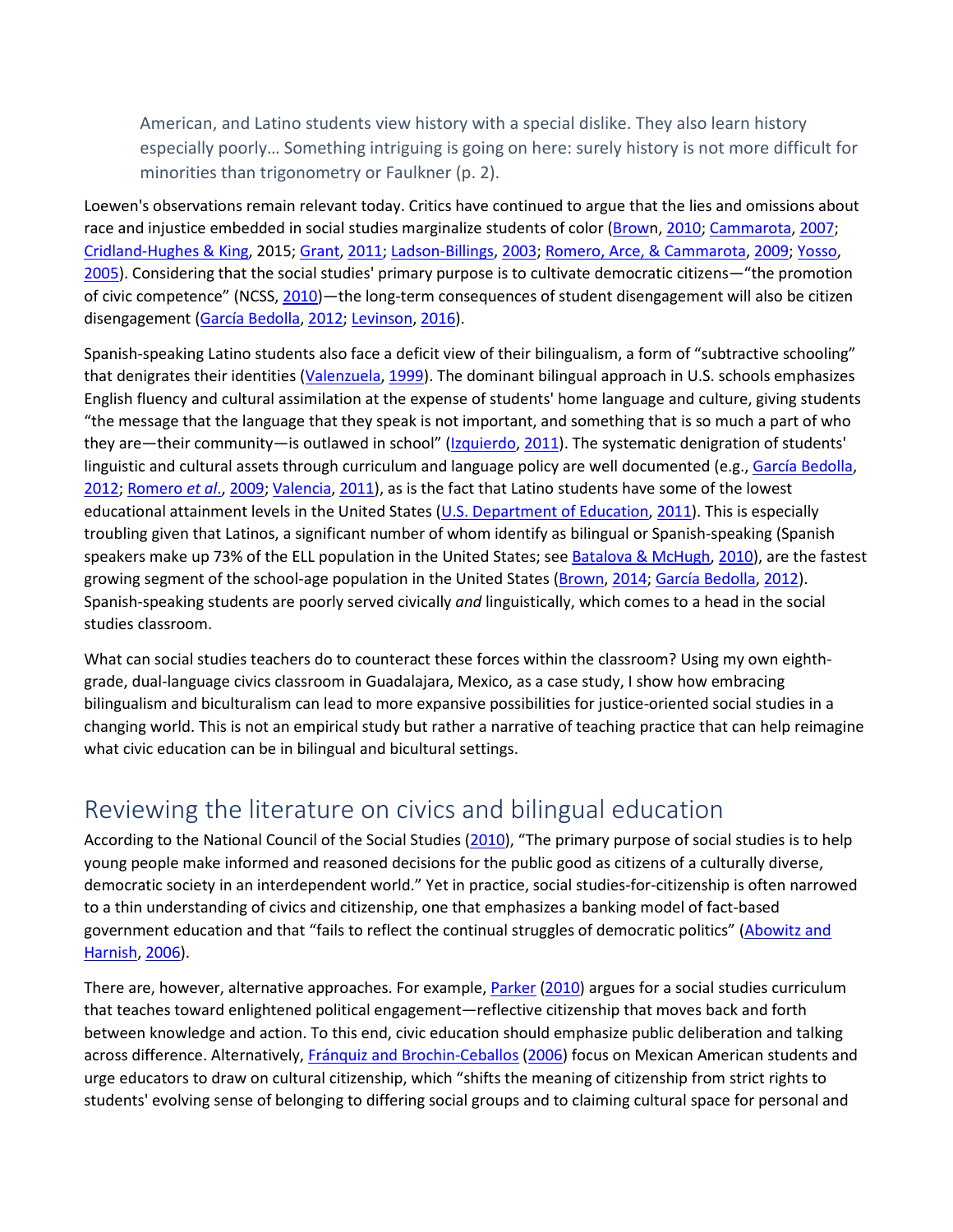collective expression" (p. 6). Similarly[, Hinton](#page-14-6) [\(2015\)](http://www.tandfonline.com/doi/full/10.1080/00377996.2016.1237465) analyzes the activism of undocumented university students to argue that the role of educational institutions is to encourage active citizenship rather than mere legal citizenship. Active citizenship is "conceptual, behavioral, and nuanced; active citizenship encompasses ideas as varied as civic engagement, political activism, a sense of belonging, cultural commonality, community, patriotism, virtue, and critical consciousness" (p. 154). Finally[, Westheimer and Kahne](#page-15-5) [\(2004\)](http://www.tandfonline.com/doi/full/10.1080/00377996.2016.1237465) distinguish between personally responsible citizens, participatory citizens, and justice-oriented citizens. Although all three are active in their communities, only justice-oriented citizens understand that "to solve social problems and improve society, citizens must question, debate, and change established systems and structures that reproduce patterns of injustice over time" (p. 240).

How do schools cultivate action- and justice-oriented citizens? One of the most common approaches is service learning, which marries community service with academic study of related topics (e.g.[, Bloom,](#page-12-4) [2003;](http://www.tandfonline.com/doi/full/10.1080/00377996.2016.1237465) [Chill,](#page-13-3) [2009;](http://www.tandfonline.com/doi/full/10.1080/00377996.2016.1237465) [Fehrman & Schutz,](#page-13-4) [2011;](http://www.tandfonline.com/doi/full/10.1080/00377996.2016.1237465) [Levinson & Levine,](#page-14-3) [2013;](http://www.tandfonline.com/doi/full/10.1080/00377996.2016.1237465) [Percoco,](#page-15-6) [2015;](http://www.tandfonline.com/doi/full/10.1080/00377996.2016.1237465) [Ponder, Veldt, & Lewis-Ferrell,](#page-15-7) [2011\)](http://www.tandfonline.com/doi/full/10.1080/00377996.2016.1237465). Youth participatory action research (YPAR) is another framework intended to cultivate both agency and knowledge. In YPAR students use the tools of social science to investigate issues in their communities that they themselves identified, and they use their research findings to work for community change (e.g.[, Cammarota and Romero,](#page-13-5) [2009;](http://www.tandfonline.com/doi/full/10.1080/00377996.2016.1237465) [Hubbard,](#page-14-7) [2015;](http://www.tandfonline.com/doi/full/10.1080/00377996.2016.1237465) [Irizarry,](#page-14-8) [2009\)](http://www.tandfonline.com/doi/full/10.1080/00377996.2016.1237465). YPAR is one way of bringing to lif[e Journell, Walker Beeson, and Ayers's](#page-14-9) [\(2015\)](http://www.tandfonline.com/doi/full/10.1080/00377996.2016.1237465) finding that high-quality civics education equips students to be critical consumers of political knowledge and that this is done through the teaching and application of the disciplinary tools of the social sciences. [Osler](#page-14-10) [\(2015\)](http://www.tandfonline.com/doi/full/10.1080/00377996.2016.1237465) similarly argues that combining official curricula with learners' own experiences, identities, and values is essential for the cultivation of active citizens. Ultimately, high-quality civic education asks, "What should we *do?"* [\(Levine,](#page-14-11) [2016\)](http://www.tandfonline.com/doi/full/10.1080/00377996.2016.1237465) and then works to develop students' critical consciousness through critical reflection and civic action [\(Diemer & Rapa,](#page-13-6) [2016\)](http://www.tandfonline.com/doi/full/10.1080/00377996.2016.1237465).

Yet opportunities to access a high-quality civic education are limited for students of color and low-income students. They are not given as many opportunities to study topics that matter to them, to take action in their communities, to participate in school governance, to partner with civic leaders, or to become leaders themselves [\(Kahne & Middaugh,](#page-14-12) [2008\)](http://www.tandfonline.com/doi/full/10.1080/00377996.2016.1237465). Moreover, the "master narrative" of social studies curricula privileges the perspective of dominant groups. Although there are approaches to social studies that encourage students to think critically about dominant narratives (e.g., [Salinas, Blevins, & Sullivan,](#page-15-8) [2012\)](http://www.tandfonline.com/doi/full/10.1080/00377996.2016.1237465), this is not the norm (e.g., [Cherryholmes,](#page-13-7) [1978;](http://www.tandfonline.com/doi/full/10.1080/00377996.2016.1237465) [Cridland-Hughes & King,](#page-13-0) [2015b;](http://www.tandfonline.com/doi/full/10.1080/00377996.2016.1237465) [Ladson-Billings,](#page-14-2) [2003\)](http://www.tandfonline.com/doi/full/10.1080/00377996.2016.1237465).

For Spanish-speaking Latino students, this inequality of access to high-quality civics education is compounded by the subtractive nature of bilingual schooling. Yet when considering more expansive forms of citizenship, such as cultural and active citizenship, it is clear that bilingualism is an important tool for civic agency. For example, [Stepick, Stepick, and Labissiere](#page-15-9) [\(2008\)](http://www.tandfonline.com/doi/full/10.1080/00377996.2016.1237465) find that deploying bilingualism is in and of itself a form of civic action among immigrants, such as when immigrants translate to help one another navigate new contexts. While Latino youth are aware of the ways in which racial and linguistic stereotypes serve to delegitimize their citizenship [\(Bondy,](#page-12-5) [2016\)](http://www.tandfonline.com/doi/full/10.1080/00377996.2016.1237465), they also use their bilingualism as a form of resistance [\(Walsh,](#page-15-10) [1987\)](http://www.tandfonline.com/doi/full/10.1080/00377996.2016.1237465).

In contrast, a culturally and linguistically relevant social studies education would invite students to engage in their own cultural and linguistic practices within "official" schooling experiences. Teachers can support this through pedagogical and curricular approaches that emphasize critical literacy, social justice, global studies, authentic intellectualism, critically conscious caring, and translanguaging (e.g., [García](#page-13-1) *et al*.[, 2012;](http://www.tandfonline.com/doi/full/10.1080/00377996.2016.1237465) [Jaffee,](#page-14-13) [2016;](http://www.tandfonline.com/doi/full/10.1080/00377996.2016.1237465) [Romero, Arce, & Cammarota,](#page-15-0) [2009;](http://www.tandfonline.com/doi/full/10.1080/00377996.2016.1237465) [Salinas,](#page-15-11) [2006;](http://www.tandfonline.com/doi/full/10.1080/00377996.2016.1237465) [Salinas, Blevins, & Sullivan,](#page-15-8) [2012\)](http://www.tandfonline.com/doi/full/10.1080/00377996.2016.1237465).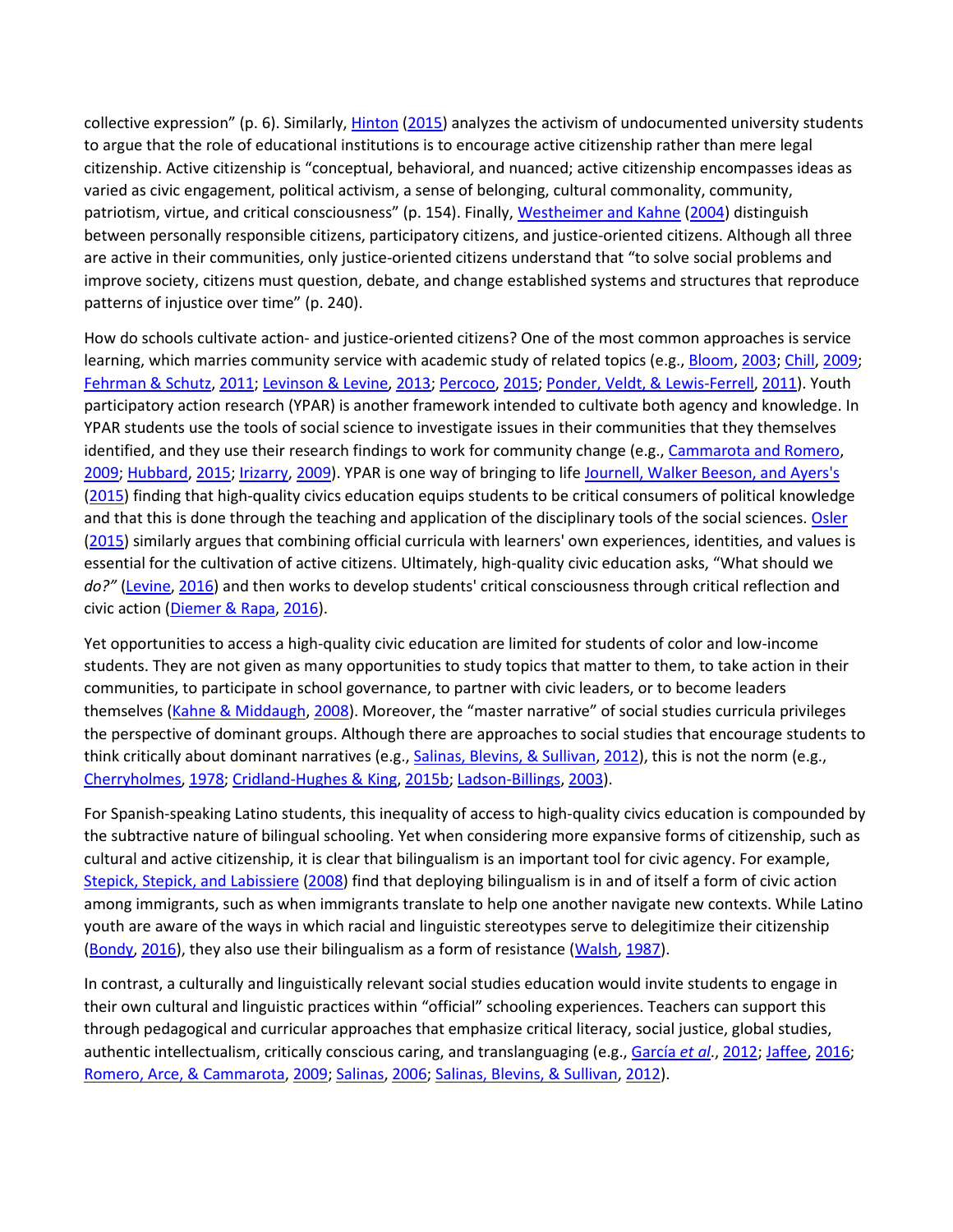### Teaching context

This pedagogical narrative is uniquely situated in relation to bilingualism and civic education. The school where this case takes place is an American school located in the central city of Guadalajara, Mexico, serving roughly 1,500 students from nursery through twelfth grade (ages 3–19). Being a U.S. Department of State-sponsored institution in Mexico, the American School offers a dual-language, dual-program curriculum. Roughly two-thirds of the school day is an American-style curriculum conducted in English; the other one-third is the official Mexican curriculum, overseen by the Mexican government's Secretaria de Educación Publica and conducted in Spanish. When students graduate, they receive both American and Mexican diplomas.

Students at the American school are predominantly Mexican. In my classes, roughly 90% of students were Mexican citizens and native Spanish speakers. The remaining 10% were international students who were in Guadalajara because of parents' work (foreign teachers, American consulate employees, international business leaders, or professional athletes); Spanish was a second language for these students, with most speaking English or Korean at home. The American School is considered one of the most exclusive schools in Guadalajara, and most of my Mexican national students were members of Guadalajara's economic elite. Tuition is high, and admission depends in part on knowing families already within the school. While the majority of students go to college and make their careers in Mexico, they still find a bilingual, American-style school affords cultural, social, and economic capital.

The school's faculty is split roughly 50/50 between Mexican national teachers and international teachers from the United States, Canada, and the United Kingdom. I am an American teacher who moved to Mexico with 12 years of experience as an educator in secondary and university settings, in both urban and suburban schools. However, this was the first time that I had taught in a fully bilingual setting. I was in the process of learning Spanish while living in Mexico.

My course—eighth-grade civics—was within the American program, which emphasized traditional U.S. and world history courses. The Grade 8 civics course fell in the middle of four years of world history in Grades 6, 7, 9, and 10. While my teaching was guided by standards (Common Core and AERO) and textbooks (McGraw Hill's *Building Citizenship: Civics & Economics*), teachers within the middle school were encouraged to see these as tools to build relevant curriculum, particularly in consort with the school's strong service-learning program. My teaching thus built from the critical literacy focus of the Common Core, the emphasis on active citizenship in the McGraw Hill textbook, and the community's commitment to service learning. However, my teaching was also inspired by the approach to civics in the Facing History & Ourselves program (Fine, 1991/1992), as reimagined in Louisville, Kentucky's, public schools ("Exploring Civics: Facing History in Kentucky | Facing History and Ourselves," [2016\)](http://www.tandfonline.com/doi/full/10.1080/00377996.2016.1237465). I wanted students to develop a critical consciousness about political and social narratives and to develop a vision of themselves as citizens capable of working for positive change in the communities they belong to—not as a future aspiration, but *now.* To that end, our study of civics was driven by essential questions that transcended national context:

- In a democracy, what is the relationship between citizens and their communities?
- How does social change happen, and what role do citizens have in catalyzing it?
- What would it take to make our own communities more just and equitable?

We answered these questions through a series of units on critical media literacy, systems of government, a case study of U.S. democracy, a case study of Nazi totalitarianism, a comparative study of rights documents, and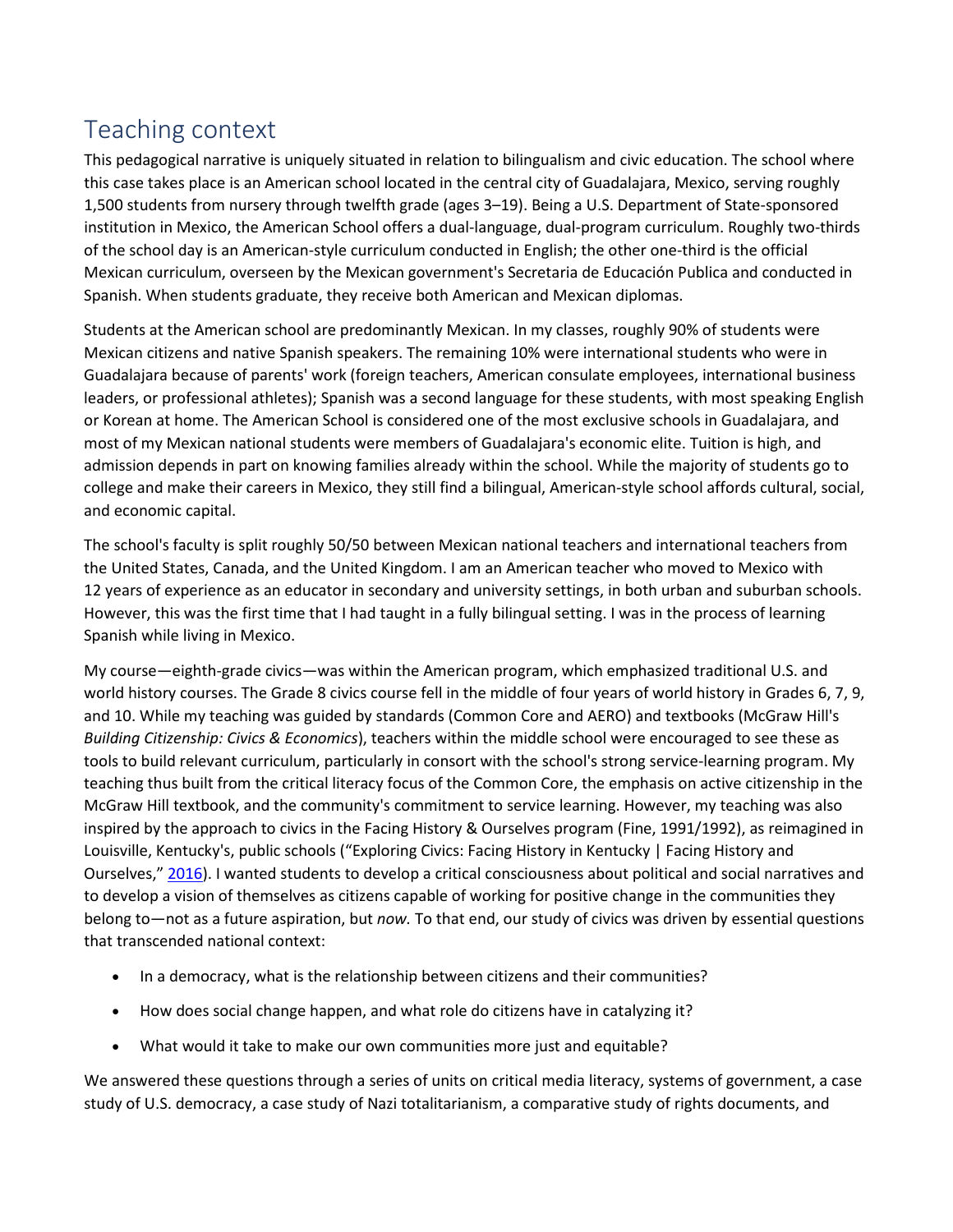global movements for social change (Table 1). The narrative that is shared here focuses specifically on the comparative rights unit and the ways in which drawing on our bilingualism and biculturalism as civic assets allowed us to engage in civic learning that was linguistically and culturally relevant for my students and potentially transformative for their identities as citizens.

|                                    | Aug.                                                                                                                                         | Sept.                                                                                                                                                                               | Oct. | Nov.                                                                                                                                                                                 | Dec.                                                                                               | Jan.                                                                                                                                                                         | Feb.                                                                                           | Mar.                                                                                                                                                                                                                               | Apr. | May                                                                                                                                                                                      | June          |
|------------------------------------|----------------------------------------------------------------------------------------------------------------------------------------------|-------------------------------------------------------------------------------------------------------------------------------------------------------------------------------------|------|--------------------------------------------------------------------------------------------------------------------------------------------------------------------------------------|----------------------------------------------------------------------------------------------------|------------------------------------------------------------------------------------------------------------------------------------------------------------------------------|------------------------------------------------------------------------------------------------|------------------------------------------------------------------------------------------------------------------------------------------------------------------------------------------------------------------------------------|------|------------------------------------------------------------------------------------------------------------------------------------------------------------------------------------------|---------------|
| <b>Civics</b>                      | Citizens &<br>Curriculum Communities  <br>Exploring the<br>communities<br>we belong to,<br>their values,<br>and how we<br>can<br>contribute. | Informed<br>Citizenship &<br>Media Literacy Researching<br>  Learning to<br>read the news<br>critically &<br>exploring the<br>role of the<br>press in<br>democratic<br>citizenship. |      | Forms of<br>Government  <br>different<br>political<br>emphasis on<br>the structure of study of Nazi<br>governments<br>and political<br>ideologies. Case<br>study of US<br>democracy. |                                                                                                    | Why Active &<br>Informed Citizens Human Rights  <br>Matter  <br>Analyzing the<br>consequences of<br>systems with an citizen (in)action<br>through a case<br>Totalitarianism. |                                                                                                | Democracy &<br>Exploring<br>democratic<br>government &<br>citizens' rights<br>through a<br>comparative<br>case study of<br>the<br>constitutions of<br>the US and<br>Mexico and the<br>Universal<br>Declaration of<br>Human Rights. |      | Citizens &<br>Social Change<br>  Exploring<br>the role of<br>citizens and<br>policy in<br>making<br>positive social<br>change<br>through<br>global<br>movements<br>for social<br>change. |               |
| Social<br><b>Issues</b><br>Project | Identifying our Tracking<br>communities<br>& the issues<br>within them.                                                                      | current events<br>on the social<br>issues that<br>affect our<br>communities<br>(Critical Media<br>Literacy).                                                                        |      | Background<br>chosen social<br><b>Big Question</b><br>(QAR &<br>Research<br>Tools).                                                                                                  | research on our individuals &<br>issue & asking a working for<br>about that issue our social issue | Learning how<br>Stool), and                                                                                                                                                  | organizations are<br>change around<br>(Four Legs of the<br>connecting with<br>local resources. | Raising<br>awareness and<br>taking action on social issue.<br>our social issue.                                                                                                                                                    |      | Authoring                                                                                                                                                                                | iBooks on our |

#### **Table 1. Civics curriculum and social issues project curriculum map.**

### Bilingual and bicultural civics in action: a teaching narrative

During one of our weekly Friday Trivia games, my students were stumped by this question: Where does Mexico's GDP rank globally? Their guesses were low—52nd, 75th, 180th (there were 191 countries ranked in the World Bank's online index of domestic products). They were shocked to learn that in this global comparison of economies, their country ranked 15th in the world, just after the Republic of Korea. "No way, Miss! Korea is a rich country. Mexico is poor," Memo said, shaking his head.<sup>1</sup>. All student names have been changed.View all notes

This was not the first time that my students were shocked at what we learned about Mexico. When they saw their recently elected president, Enrique Peña Nieto, on the cover of *Time* magazine, they scoffed: "Our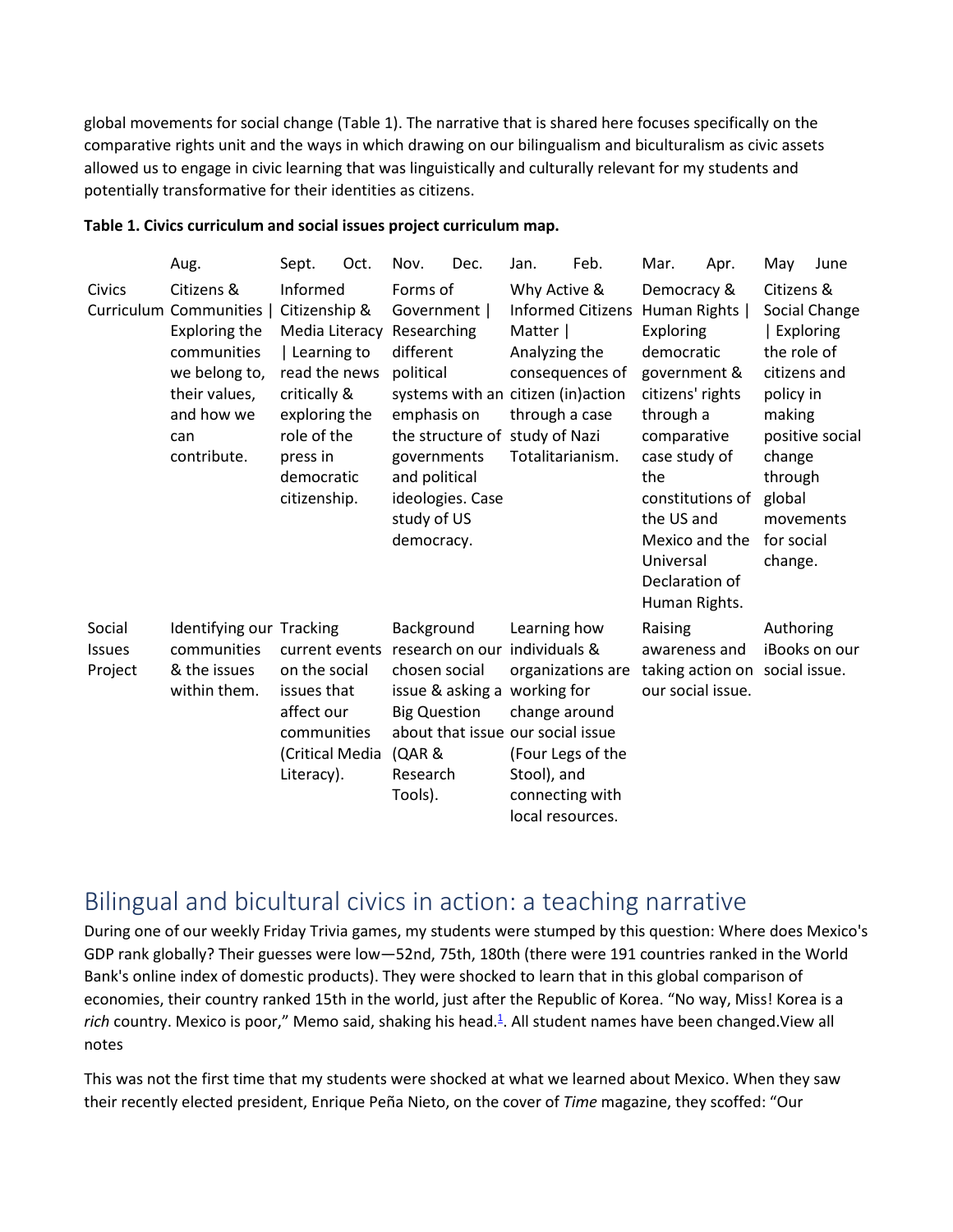president is dumb. He can't even speak English!" When we read about a 12-year-old Mexican girl billed as the "next Steve Jobs" in *Wired* magazine, César was incredulous: "But no one learns anything in our schools." When we saw data showing that in recent years there had been more migration from the United States to Mexico than the other way around, Alma was confused: "Why would people come *here?"*

This anti-Mexico commentary sounded more like what I would expect from U.S. cable news than from a room of Mexican teenagers. While my students were quick to contest American stereotypes of Mexico, they also perpetuated their own every time they wondered, "Miss, why are Mexicans so lazy and uneducated?"

There were many reasons for my students' uncritical acceptance of these stereotypes. Our media, even in Mexico, was saturated with American perspectives. My wealthy students also boasted American aspirations—in fashion, travel, college, employment. Our city's colonial history meant we lived with deeply entrenched racial and social hierarchies. This context was compounded by our American school curriculum, both official and hidden. It is, after all, the status afforded by an American-style, English-language education that led many families to choose our school instead of Mexican schools, which were widely perceived as failures. I wanted students to critically interrogate these community contexts—and to draw on their straddling of different worlds and languages as an asset in doing so.

### Understanding our rights

As we dug into traditional civics content, students constantly asked questions comparing rights in the United States and Mexico: "Miss, do we have a Bill of Rights in Mexico?" "Did Americans invent the freedom of speech?" To answer these questions, I designed a unit in which students compared U.S. and Mexican conceptions of rights as framed in each country's Constitution. Before we turned to the documents, we brainstormed: What rights *should* all citizens have? What guarantees do we deserve as members of a community—or simply because we are human? Students prioritized safety: the right to live safely and securely, the right to be free of government and police harassment, and the right to live free of violence. These were pressing concerns in our local context where corruption, state violence, and disappearances were regular occurrences. Students also named the right to be healthy, specifically with access to clean water; the right to food and shelter; the right to education; and the right to liberties such as freedom of thought and speech. Students' priorities reflected those rights that they felt were violated in Mexico and therefore needed protection, and these perceptions were informed by both their own daily lives and the events they read about in their weekly study of current events: the deadly pollution of the Río Santiago; the arrest of the national teachers' union leader for embezzlement; the disappearance and murder of the Iguala 43; the constitutional reforms of 2014. I encouraged students to read the news in Spanish as well as English, both because different stories were covered (there are no articles about the Río Santiago in American newspapers) and because it invited comparison of news coverage in the United States and Mexico.

After developing a list of what we considered fundamental rights, we turned to the U.S. Bill of Rights. We compared these 10 rights to our brainstorm, and we predicted whether these were also protected in Mexico. While most students said, "Uh, Miss, we don't know what our Mexican rights are," a few were certain that liberties such as the freedom of speech were not guaranteed in Mexico, and virtually all believed they had fewer rights than Americans.

Next, we turned to the Mexican Constitution. Most students read it in its original Spanish, but students who were not proficient in Spanish were given access to an English translation. Mexico's Constitution begins with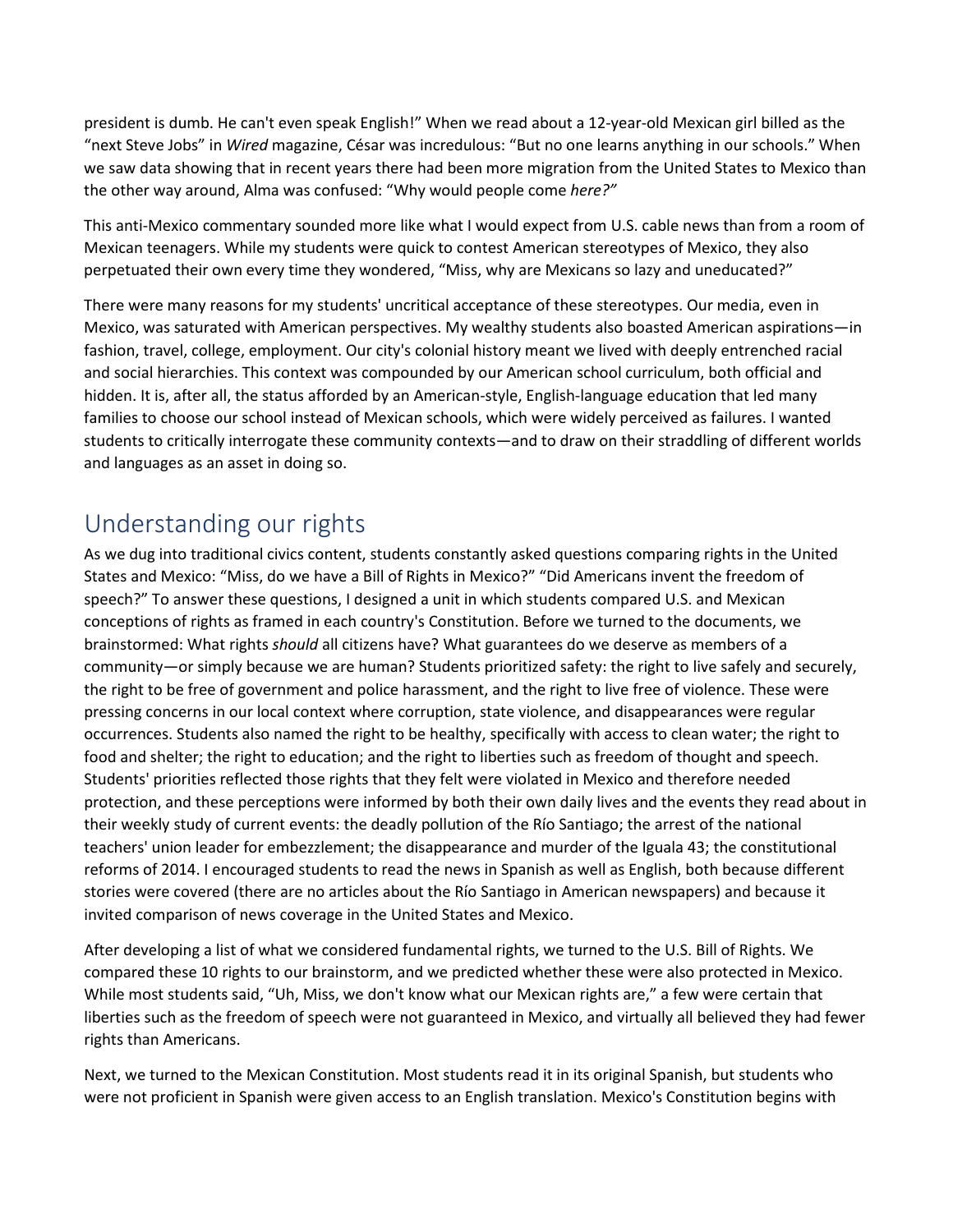rights: "De los Derechos Humanos y sus Garantías" ("On Human Rights & Their Guarantees"), with Title I listing 38 articles describing citizens' rights and responsibilities. This alone surprised my students. At first they complained, "We have to read *all* of this?" But their frustration quieted down when they realized what the document contained. Students had been certain that Mexico had a *lack* of rights, but the Constitution showed them that, at least on paper, this wasn't true. Right off the bat, the Constitution of Mexico begins by outlawing slavery (Article 2), guaranteeing education (Article 3), and protecting workers' rights (Articles 4 and 5). With the exception of the abolition of slavery, these are not rights guaranteed by the U.S. Constitution or its amendments. As we continued to compare documents, students were surprised to see that the Mexican Constitution guaranteed far more types of rights than the U.S. Bill of Rights.

Several realizations grew from this comparison. For one, when we looked back at our original brainstorming, we began to see that the very idea of rights is shaped by culture and context. Students' inclusion of not merely civil and political rights but also social and economic rights (e.g., the right to food and shelter) in their initial brainstorm revealed the influence of their own cultural context in Mexico. Seeing that context affects values led to a student-driven mini-exploration of the historical context of each document's writing; they were encouraged to access information in both Spanish and English. Students were quite surprised to learn that Mexico's was the first constitution to codify social rights, and they began to see the image of the United States as a "free" country and Mexico as one without rights as inaccurate. However, they also struggled to reconcile these documents with their lived experiences—experiences that included racial and linguistic discrimination in the United States and corruption and disregard for rights in Mexico.

### Introducing human rights

"Okay, Miss," Roberto challenged me. "Who decided that these are our rights? And how come not *everyone* gets them? If I disagree with the government, I do not have the freedom of speech in Mexico—I might get murdered!" Alma chimed in, "Yeah—and what if I'm not in Mexico? Do I still have my rights? I am pretty sure I have *no* rights in the US since I am Mexican." Ana Paula, who was in the throes of preparing for a Model United Nations conference and had been researching human rights, sighed heavily. "You guys. There is such a thing as *human* rights. We have human rights, too."

"Well, then," Roberto persisted. "Why doesn't our government respect human rights?"

A good question, but one that required understanding what human rights are and how they are connected to the rights included in national constitutions. Although the Universal Declaration of Human Rights is a controversial document, its articulation of fundamental rights can become a foundation for a deeper understanding of and work toward social justice, even in local communities. Particularly among the economically privileged students that I taught, our study of human rights became a tool for seeing how the taken-for-granted inequities in our society were not merely individual experiences but instead threats to collective rights.

We began by distinguishing between *human* rights and constitutional rights. I asked students to consider what makes us human and why that humanity warrants a specific set of rights. This is a hard question for eighth graders, but through group discussion and an introduction to philosophical thinking (e.g., a one-paragraph excerpt from Hanna Arendt; a YouTube video on Rousseau and Locke), they developed a set of traits that seemed to be uniquely human: Humans have a sense of morality, empathy, and conscience; humans have a need to tell stories about their lives and to make meaning from those stories; and humans strive for something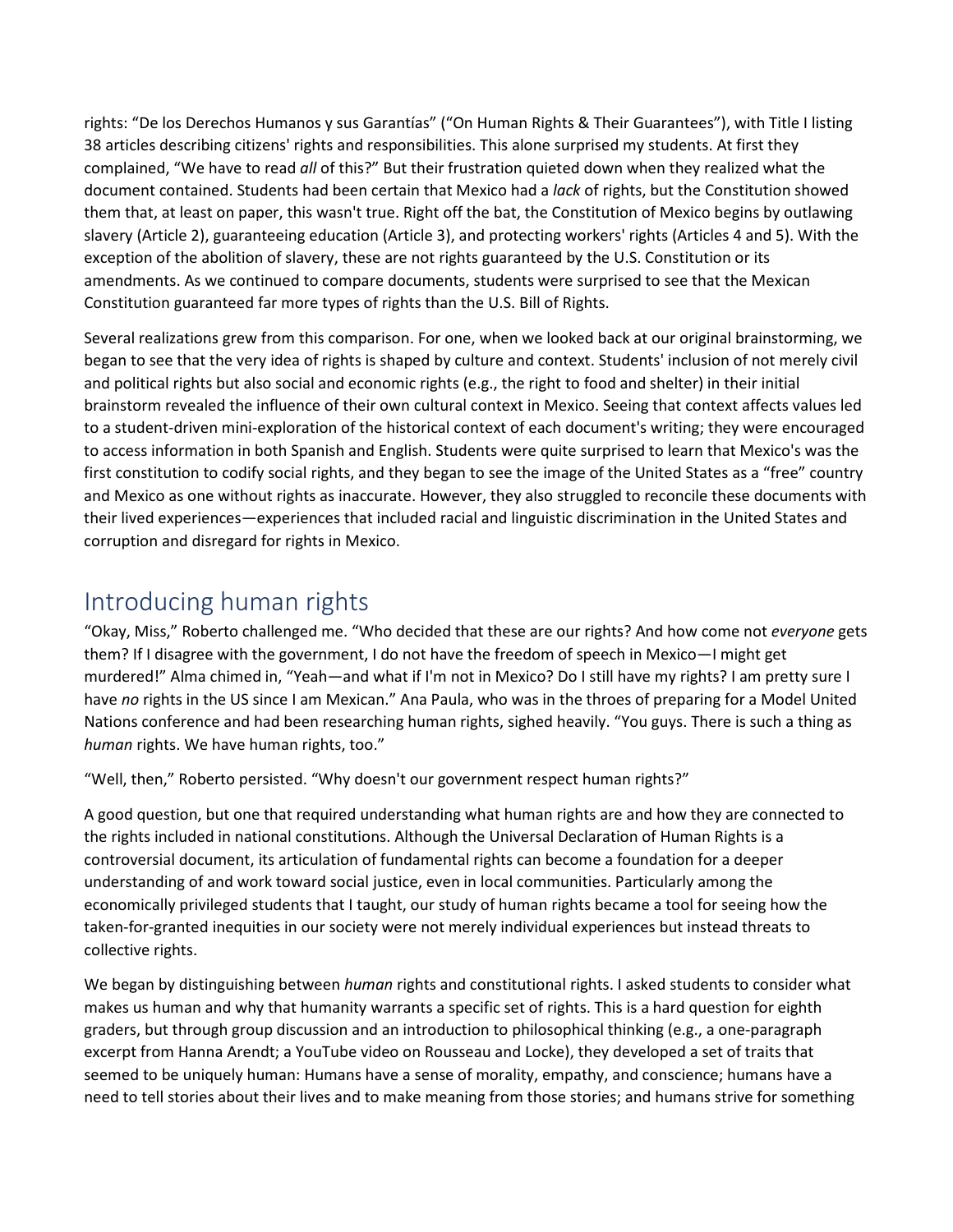bigger from life than mere survival, or the idea of self-actualization. We then debated these human characteristics using a Four Corners activity. Around the room were signs, each listing one uniquely human trait we had identified. Students had to stand by the trait that they felt was the most uniquely human and then defend that choice during small group debates. In this forced choice activity, student reasoning congealed around self-actualization.

To explore the relationship between self-actualization, basic needs, and guaranteed rights, I introduced [Maslow's](#page-14-14) [\(1943\)](http://www.tandfonline.com/doi/full/10.1080/00377996.2016.1237465) hierarchy of needs, one (admittedly problematic) model for making sense of the needs and desires that make us human. In Maslow's hierarchy, the mid-century psychologist ranks human needs from the most foundational—physiological and security—to more intangible needs related to love, belonging, esteem, and self-actualization. After introducing this framework, I asked students to consider whose responsibility it was to ensure that these needs were met. Did humans have the ability to meet all of these needs individually? Did some needs, such as safety and love, require community to be fulfilled? If so, what role might communities play in protecting or preventing the realization of these needs?

We then turned to current events coverage of human rights issues in Mexico, such as President Peña Nieto's proposed telecom reform of [2014,](http://www.tandfonline.com/doi/full/10.1080/00377996.2016.1237465) which sought to grant the government more censorship rights during events deemed a national crisis. Students considered how this law might affect citizens' rights. Always wise Roberto observed, "Well, how can I have security if the government has the right to take away that security when it wants to?" Thus, Maslow's hierarchy, however flawed, gave students a language for connecting communities, governments, and human dignity. It is most important that students began asking, if all humans have common needs and desires, what prevents us from achieving them?

Finally, we turned to the Universal Declaration of Human Rights (UDHR). As with the national constitutions, we carefully read all 30 articles and compared them to those included in the U.S. and Mexican Constitutions. Students were surprised to see that there was far less overlap between the UDHR and the U.S. Bill of Rights than with the Mexican Constitution. Students hotly debated one another as they worked in partners to map all 30 articles of the UDHR onto a diagram of Maslow's hierarchy. This contentious process allowed students to see that both the Mexican Constitution and the UDHR covered a variety of human needs—with Article 26 of the UDHR explicitly talking about self-actualization—but that the civil liberties guaranteed in the United States dealt only with certain types of security and esteem. This confused my students. Octavio wondered, "Isn't the US supposed to be *more* free than Mexico?"

This is a provocative question given the history of how human rights were codified at the United Nations. The United States, although a leader in calling for the codification of human rights, reluctantly ratified the UDHR, in part because of its inclusion of social rights like those in the constitutions of Mexico and other Latin American countries (see [Anderson,](#page-12-4) [2003;](http://www.tandfonline.com/doi/full/10.1080/00377996.2016.1237465) [Glendon,](#page-13-8) [2001;](http://www.tandfonline.com/doi/full/10.1080/00377996.2016.1237465) [Morsink,](#page-14-15) [1999\)](http://www.tandfonline.com/doi/full/10.1080/00377996.2016.1237465). This history, woven into our study of the UDHR, continued to upend students' ideas of the United States as inherently more "free" than Mexico. This history also illustrated how the modern concern for human rights was born out of lived injustice—genocide, war, colonization, and racial inequality. But just as important as the historical context of the UDHR was the historical context of the U.S. and Mexican Constitutions, which were born of particular political and economic struggles. Students investigated each of these contexts—the American Revolution, the Mexican Revolution, and World War II—to interrogate how particular ideas of rights were born from these struggles.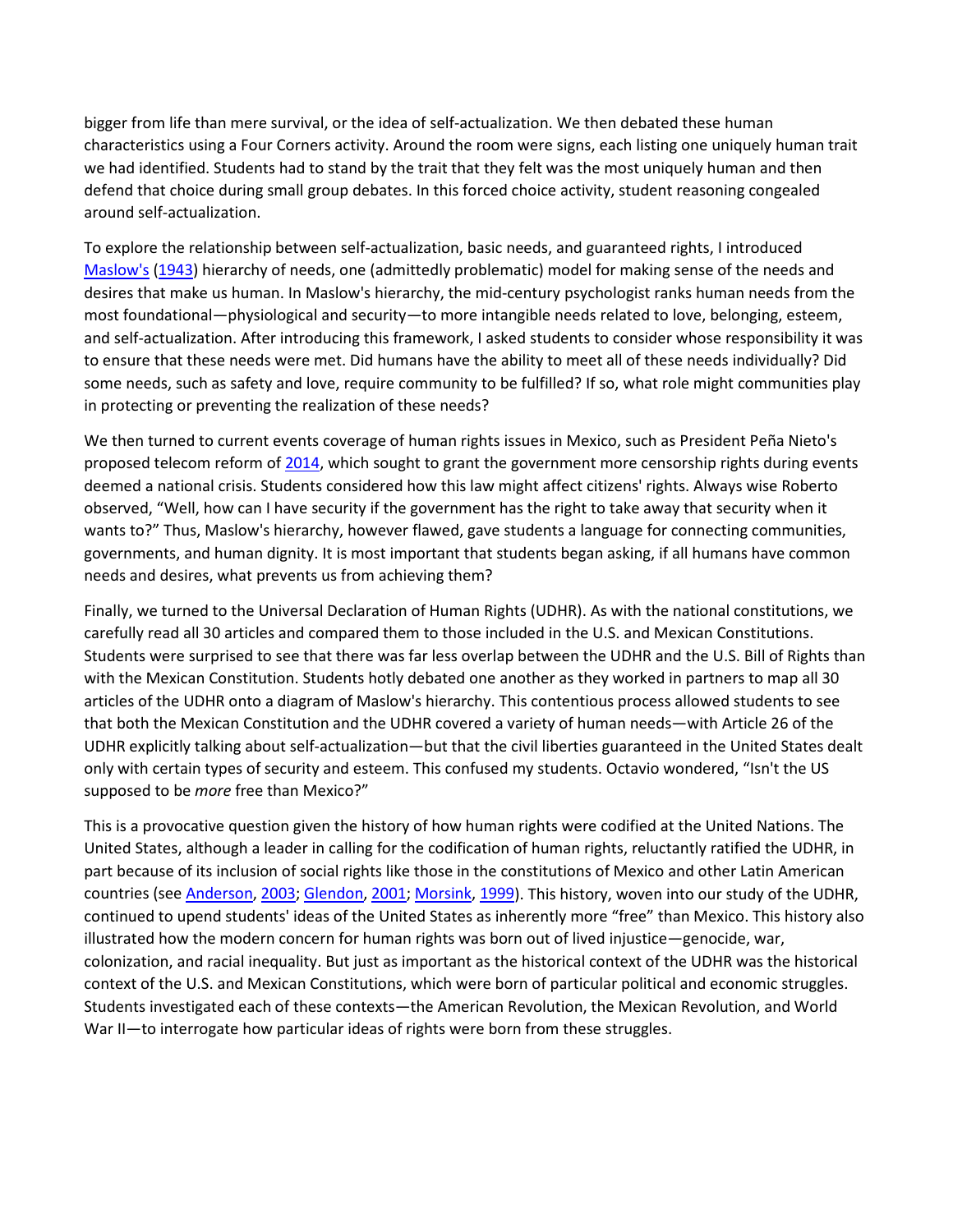### A call to action

Our academic study of constitutional and human rights became a call to action. Students began asking, if food, shelter, and living wages are human rights, why is there so much poverty in Mexico? If Mexicans have freedom of speech and the right to protest peacefully, why has the government been limiting those rights? If we all have the right to move freely, then isn't the migration crisis in the Americas a violation of human rights? If health is a human right, shouldn't access to clean water be guaranteed? Students began to see rights not only as promises of justice but also as reminders of how those promises are broken.

This developing critical perspective transformed work on our yearlong Social Issues Project (see Table 1). This research-intensive project had previously been met with groans, but now students began to see advocacy and action in their communities not simply as a school project but as their duty to defend human rights. Many projects shifted from being intensely local to connecting with national and global issues, with students choosing issues related to environmental problems, public health issues, poverty and inequality, education, statesponsored violence, human trafficking, and gender equality, among others. In that, the Social Issues Project became a way to practice transnational citizenship, which emphasizes civic action in the local, national, and global spheres [\(Abowitz & Harnish,](#page-12-3) [2006\)](http://www.tandfonline.com/doi/full/10.1080/00377996.2016.1237465).

Over the course of the project, students learned what a social issue is, tracked news in their communities in both Spanish and English, and then selected a social issue to investigate and take action on. The project culminated in the production of awareness-raising iBooks published in the iTunes store. Students also conducted in-depth research on their chosen issues, which included the identification of who was working for change at the local, national, and international levels. All of this required them to draw on their bilingualism and their ability to navigate different cultural contexts.

In response to our study of human rights and comparative civics, students' approaches to both the social issues and their role in creating change grew more complicated. For example, Luz had chosen to investigate child labor in Mexico. As we studied the concept of human rights, Luz's sense of urgency around this issue grew from sympathy to an understanding of her shared fate with child laborers: "People in Mexico should care about child labor because it is a violation of their rights as human beings…If we dare to call ourselves Mexicans that follow the Constitution, then we should fight for our people's rights, our kids' rights."

Similarly, after reading the UDHR, other students began to pay attention to issues that had not previously been on their radar. As we discussed the freedom of movement, we read about the migration crisis in Central and North America, both in U.S. news coverage and through Spanish-language narratives. Guadalajara is a major waypoint for migrants on their journey to the U.S. border. As a result, a group of students decided to start working with a local NGO providing food, shelter, and medical services to Central American migrants passing through Guadalajara. Other students noted the lack of attention to environmental issues in the UDHR and argued that things such as access to clean water and air should be human rights. As a result, they investigated who was working on environmental change in our state, Jalisco. Some students partnered with a national NGO reforesting Guadalajara's wild spaces, while others joined grassroots efforts to clean up the Río Santiago.

The study of human and constitutional rights introduced many of my quite-sheltered students to social issues they had never before experienced. It also pushed students to see the interconnectedness of social problems and to explore systemic solutions rather than the kind of individualized direct service they were used to doing in our service-learning program, such as planting trees or bringing school supplies to low-income communities.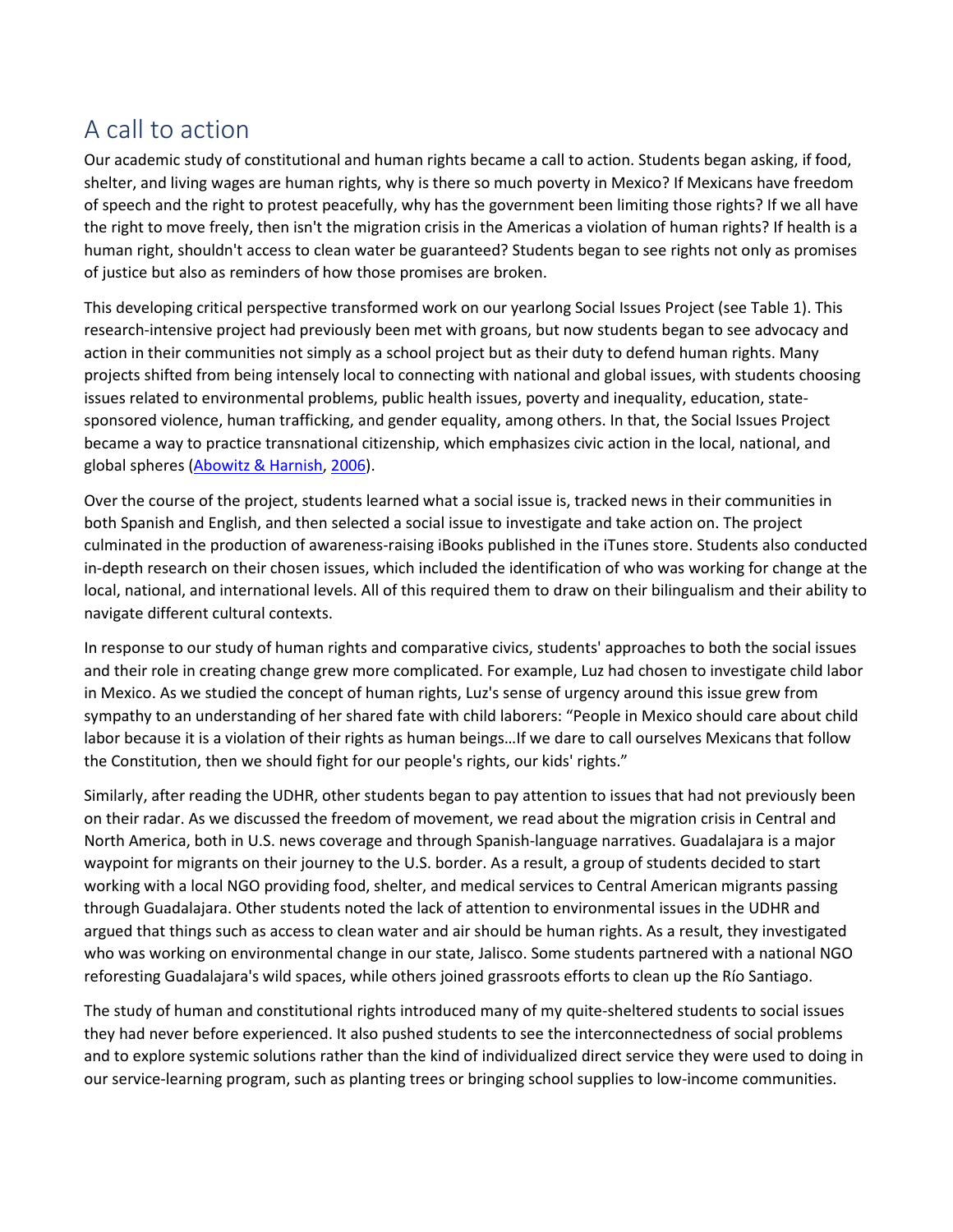Students began to consider instead how citizens contribute to lasting social change through advocacy, partnerships, and organizing.

### Discussion: bilingualism and biculturalism as civic assets

Bilingualism in schools is most often presented as double monolingualism, or the artificial separation of languages [\(García, Flores, & Woodley,](#page-13-9) [2015\)](http://www.tandfonline.com/doi/full/10.1080/00377996.2016.1237465). Yet in reality, bilingual students draw on their languages in fluid, flexible, and interconnected ways—what is known as translanguaging [\(García,](#page-13-10) [2014\)](http://www.tandfonline.com/doi/full/10.1080/00377996.2016.1237465). Similarly, students' bicultural identities are often pushed into silos at school even though their lived experience is one where they always occupy multiple identities at once. In contrast, this reimagined civics curriculum embraced students' bilingualism and biculturalism. Operating within both linguistic and cultural spheres simultaneously pushed us to deconstruct dominant narratives around citizenship and to see the pitfalls, challenges, and opportunities in each context. Deploying their bilingualism and biculturalism to gather information, to communicate, and to think critically empowered students to contribute to social change in border- and community-crossing ways.

By explicitly asking students to draw on their experiences living within two communities, I was able to create curricular space for naming and investigating the dissonances we all lived on a daily basis. Putting on our American lenses to examine Mexican citizenship and our Mexican lenses to explore American citizenship allowed us to see more vividly where civic ideals may not align with lived experience. For example, we were able to interrogate the reality of Mexican corruption versus the promises of democracy in the Mexican Constitution and to critique American exceptionalism in light of the U.S. Constitution's omission of many human rights. Our bilingualism and biculturalism enabled us to see the invisible ways that dominant narratives work to mask injustice, inequality, disenfranchisement, and neglect.

In this process I encouraged students to engage in the translanguaging practices that more authentically represented their bilingualism. We drew on news coverage, political documents, and social networks in both languages to broaden our ideas of fairness, justice, and human dignity. While I taught in English and our shared class language was English, students used whatever languages they were comfortable with to access, process, and communicate information. They moved fluidly between Spanish and English documents, Web sites, and conversations, and doing so gave them a depth of understanding that forced monolingualism in the classroom never could have. For example, when I shared English-language articles about Peña Nieto's proposed constitutional reforms of [2014,](http://www.tandfonline.com/doi/full/10.1080/00377996.2016.1237465) students wondered why they hadn't heard much about this. They turned to Spanish-language news, where coverage was limited. We then looked to digital media for debates about the reforms and learned that while Americans and Europeans saw them as a welcome move toward economic liberalization, many Mexicans saw them instead as a consolidation of power and the strengthening of government impunity. This in turn led to questions about the values underlying each country's government structures, such as the different approaches to constitutional amendments.

In fact, one of our most probing conversations was around the word "impunity," which was used frequently by native Spanish-speakers when talking about Mexico's government in English. Yet in English-language discussions of government (whether in Mexico or elsewhere), it was a word we rarely encountered. Together, we theorized what that word choice told us about cultures and governments in each context. We had similar conversations around the use of the words "security" and "safety" in English and Spanish. The practices of translanguaging—of moving fluidly between languages and deploying them in authentic ways that are embedded in social and cultural context—allowed us to access, filter, and communicate information in ways impossible in a doubly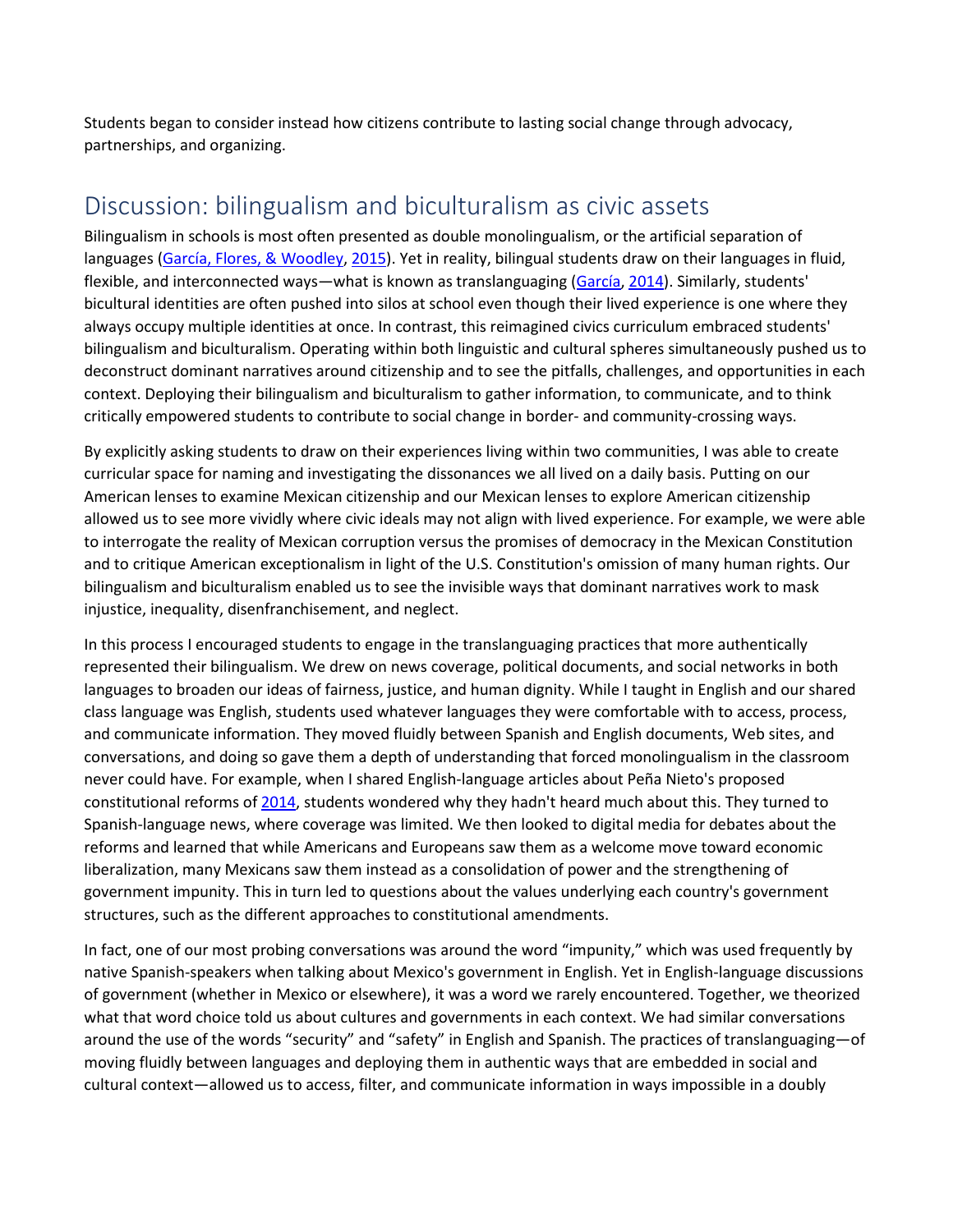monolingual curriculum. This in turn began to transform our understandings of injustice, inequality, and social change.

### Conclusion

My goal for students was not only to gain knowledge about different constructions of democratic citizenship and to acquire social science tools that they could use as citizens working for real change in their communities but also to develop a sense of shared fate with the diverse members of our communities—and to see their bilingualism and biculturalism as important tools in that process. In our American school bubble, students were often disconnected from the issues facing our communities and only engaged with less privileged communities in ways that helped them see themselves as "good people" (see [Gaztimbe-Fernandez & Howard,](#page-13-11) [2010\)](http://www.tandfonline.com/doi/full/10.1080/00377996.2016.1237465). Yet justice-oriented citizenship demands a shift from individual motivation to a sense of collective efficacy for social change.

My students could not have developed that sense of collective efficacy without being encouraged to engage in authentic practices of translanguaging. By drawing on their varied linguistic repertoires and by collectively questioning ideas of citizenship in different contexts, students practiced within the classroom the kind of collective meaning-making that we want them to do in their communities. The act of working across language and culture in the classroom was itself a civic act. Fluidly moving between language and culture in spontaneous ways made visible the contextual underpinnings of citizenship; it also made visible the inconsistencies and inequities in the dominant narratives of national citizenship in Mexico and the United States. This process certainly benefitted the students who were themselves engaging in translanguaging practices, but it also benefitted monolingual and monocultural students in that it made visible their own contextualized perspectives and experiences. As students engaged in the curriculum together, they experienced through language practices how interdependence develops.

If the goal of civic education is to cultivate active citizens who marry deep social science knowledge with justiceoriented community action, then civics teaching must be grounded in the worlds of students themselves. It is, after all, through their languages, identities, and cultures that students make sense of their social worlds. Although this case takes place in a unique context, it still demonstrates how grounding a civics curriculum not only in standards but also in students' own linguistic and cultural contexts invites student engagement, inspires student-driven action, and ultimately challenges dominant narratives that perpetuate inequity. This is particularly important in the U.S. context where students whose first language is not English, especially Spanishspeaking students, are marginalized in schools by both language policies and curriculum.

Within citizenship education, there is a need for more research on bilingual and bicultural settings, particularly those serving marginalized communities in the United States. How do translanguaging practices affect the development of civic identities in classrooms where students do not all share the same linguistic and cultural context? How do translanguaging practices in the classroom affect marginalized students' civic identities? How might embracing multilingual practices in diverse classrooms affect the cultivation of integrated and interdependent communities?

This case also suggests the need for civic educators to build more explicitly comparative and transnational civics curricula. U.S. classrooms are increasingly diverse, and the curriculum should provide opportunities to learn from that diversity. This is, after all, one of the core tenets of a democratic civic education [\(Parker,](#page-15-12) [2008\)](http://www.tandfonline.com/doi/full/10.1080/00377996.2016.1237465). Rather than abandoning the mandated curriculum or standards, these can become a springboard for asking critical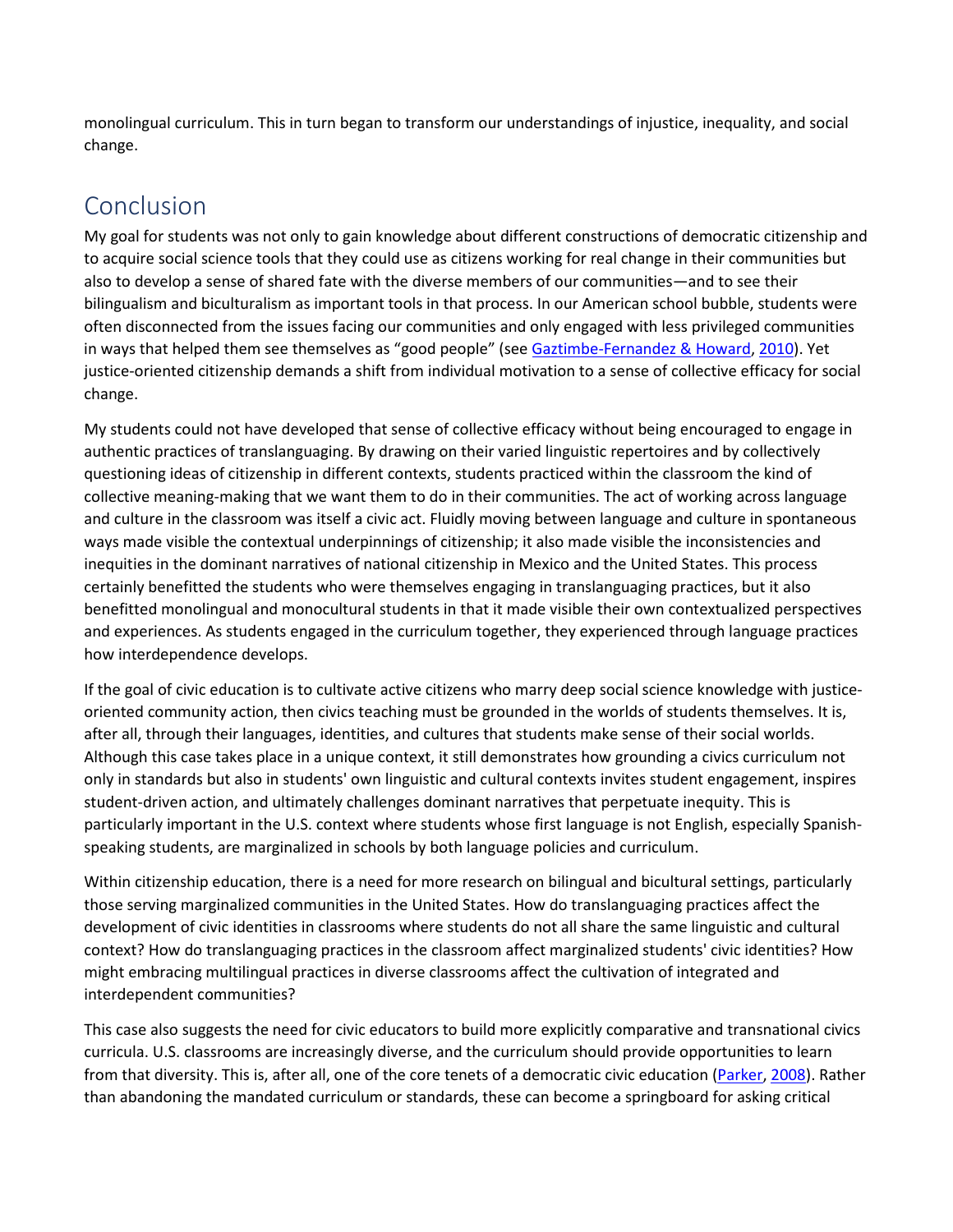questions about citizenship and rights and for expanding understandings of global citizenship beyond the labor market. By encouraging students to study citizenship across national contexts, my civics course enabled students to construct their own ideas of justice-oriented citizenship, such as when they began to bristle at negative characterizations of Mexicans. When Inés tried to explain educational outcomes in Mexico as a result of laziness, her classmates raised questions about larger inequalities. When a local community organizer tried to describe the culture of apathy in Mexico that prevented social change, my students asked him to square his perceptions with the Mexican Constitution's unique call to action and activism.

Ultimately, welcoming students' bilingualism and biculturalism in the classroom and building curriculum in response to my students' specific community context expanded our civic imagination—and in doing so, pushed back against the "genesis amnesia" [\(Brayboy,](#page-12-6) [2011\)](http://www.tandfonline.com/doi/full/10.1080/00377996.2016.1237465) of accepting the world and its inequities as "just the way things are." Our bilingualism and biculturalism were not *barriers* to civic action; to the contrary, they were what inspired it.

### Notes

1 All student names have been changed.

#### **References**

<span id="page-12-3"></span>Abowitz, K. K., & Harnish, J. (2006). Contemporary discourses of citizenship. *Review of Educational Research*, *76*(4), 653–690. doi:10.3102/00346543076004653.

Anderson, Carol. (2003). *Eyes off the prize: The United Nations and the African American struggle for human rights, 1944–1955*. New York, NY: Cambridge University Press.

<span id="page-12-4"></span>Batalova, Jeanne, & McHugh, Margie. (2010). Number and growth of students in US schools in need of English Instruction. 1. *ELL Information Center Fact Sheet Series*. Washington, DC.

Bloom, Elizabeth. (2003). Service learning and social studies: A natural fit. *Middle Level Learning*, *17*, M4–7.

<span id="page-12-5"></span>Bondy, Jennifer M. (2016). Latina youth, education, and citizenship: A feminist transnational Analysis. *Theory & Research in Social Education*, *44*(2), 212–243. doi:10.1080/00933104.2016.1170644.

<span id="page-12-6"></span>Brayboy, Bryan McKinley Jones. (2011). Genesis amnesia, indigenous knowledge systems, and indigenous peoples. In *Annual Meeting of the American Educational Research Association*. New Orleans, LA.

<span id="page-12-2"></span>Brown, Anna. (2014). U.S. Hispanic and Asian populations growing, but for different reasons. *Pew Research Center FactTank: News in the Numbers*. Retrieved from [http://www.pewresearch.org/fact-tank/2014/06/26/u-s](http://www.pewresearch.org/fact-tank/2014/06/26/u-s-hispanic-and-asian-populations-growing-but-for-different-reasons/)[hispanic-and-asian-populations-growing-but-for-different-reasons/.](http://www.pewresearch.org/fact-tank/2014/06/26/u-s-hispanic-and-asian-populations-growing-but-for-different-reasons/)

<span id="page-12-0"></span>Brown, Anthony L., & Brown, Keffrelyn D. (2010). Strange fruit indeed: Interrogating contemporary textbook representations of racial violence toward African Americans. *Teachers College Record*, *112*(1), 31–67.

<span id="page-12-1"></span>Cammarota, Julio. (2007). A social justice approach to achievement: Guiding Latina/o students toward educational attainment with a challenging, socially relevant curriculum. *Equity & Excellence in Education*, *40*(1), 87–96. doi:10.1080/10665680601015153.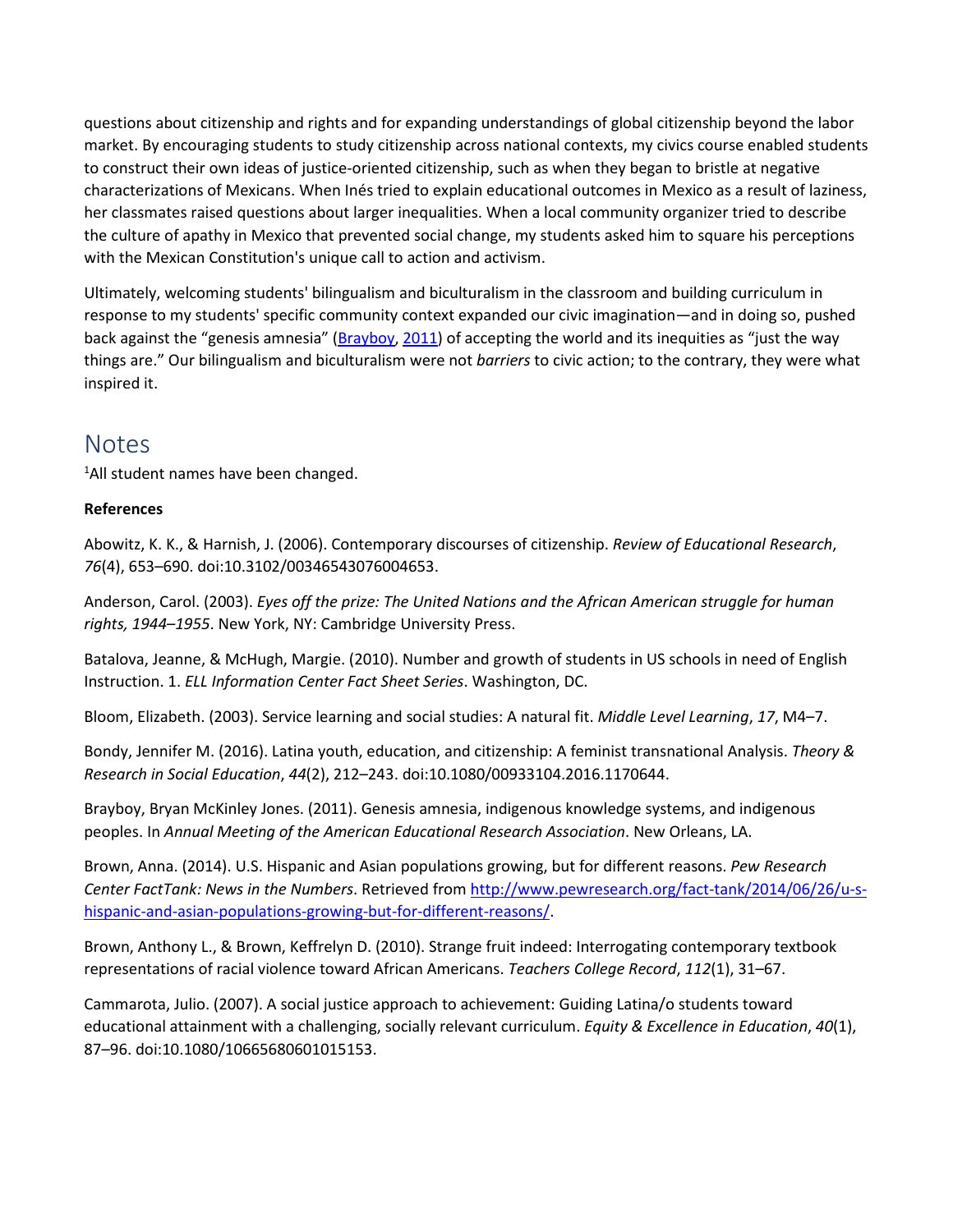<span id="page-13-5"></span>Cammarota, Julio, & Romero, Augustine. (2009). A social justice epistemology and pedagogy for Latina/o students: Transforming public education with participatory action research. *New Directions for Youth Development*, *123*, 53–65.

<span id="page-13-7"></span>Cherryholmes, Cleo H. (1978). Curriculum design as a political act: Problems and choices in teaching social studies. *Theory and Research in Social Education*, *6*(4), 60–82. doi:10.1080/00933104.1978.10506045.

<span id="page-13-3"></span>Chill, Abigail. (2009). Get in the groove, let's make a move!: Students in Israel confront a transition with service learning | National Council for the Social Studies. *Social Education*, *73*(1), 31–33.

<span id="page-13-0"></span>Cridland-Hughes, Susan Anne, & King, LaGarrett J. (2015). Killing me softly: How violence comes from the curriculum we teach. In Kenneth Fasching-Varner and Nicholas Hartlep (Eds.), *The assault on communities of color: Exploring the realities of race-based violence* (pp. 99–102). Lanham, MD: Rowman & Littlefield.

<span id="page-13-6"></span>Diemer, Matthew A., & Rapa, Luke J. (2016). Unraveling the complexity of critical consciousness, political efficacy, and political action among marginalized adolescents. *Child Development*, *87*(1), 221–238. doi:10.1111/cdev.12446.

Exploring Civics: Facing history in Kentucky | Facing history and ourselves. (2016). Retrieved from [https://www.facinghistory.org/exploring-civics-facing-history-kentucky.](https://www.facinghistory.org/exploring-civics-facing-history-kentucky)

<span id="page-13-4"></span>Fehrman, Darwyn, & Schutz, Aaron. (2011). Beyond the catch-22 of school-based social action programs: Toward a more pragmatic approach for dealing with power. *Democracy and Education*, *19*(1).

Fine, Melinda. (n.d.). Facing history and ourselves: Portrait of a classroom. *Educational Leadership*, December/J, 44–49.

<span id="page-13-2"></span>Fránquiz, María E, & Brochin-Ceballos, Carol. (2006). Cultural citizenship and visual literacy: US–Mexican children constructing cultural identities along the US–Mexico border. *Multicultural Perspectives*, *8*(1), 5–12.

García Bedolla, Lisa. (2012). Latino education, civic engagement, and the public good. *Review of Research in Education*, *36*(March), 23–42. doi:10.3102/0091732X11422666.

<span id="page-13-10"></span>García, Ofelia. (2014). Countering the dual: Transglossia, dynamic bilingualism and translanguaging in education. In R. Rubdy and L Alsagoff (Eds.), *The Global-Local Interface, Language Choice and Hybridity* (pp. 100–118). Bristol, UK: Multilingual Matters.

<span id="page-13-9"></span>García, Ofelia, Flores Nelson, & Homonoff Woodley, Heather. (2015). Constructing in-between spaces to 'do' bilingualism: A tale of two high schools in one city. In J. Cenoz and D. Gorter (Eds.), *Multilingual education: Between language learning and translanguaging* (pp. 199–224). Cambridge, UK: Cambridge University Press.

<span id="page-13-1"></span>García, Ofelia, Homonoff Woodley, Heather, Flores, Nelson, & Chu, Haiwen. (2012). Latino emergent bilingual youth in high schools: Transcaring strategies for academic success. *Urban Education*, *48*, 798–827. doi:10.1177/0042085912462708.

<span id="page-13-11"></span>Gaztimbe-Fernandez, Ruben A., & Howard, Adam. (2010). Social justice, deferred complicity, and the moral plight of the wealthy. *Democracy and Education*, *21* (1), 1–4.

<span id="page-13-8"></span>Glendon, Mary Ann. (2001). *A world made new: Eleanor Roosevelt and the Universal Declaration of Human Rights*. New York, NY: Random House.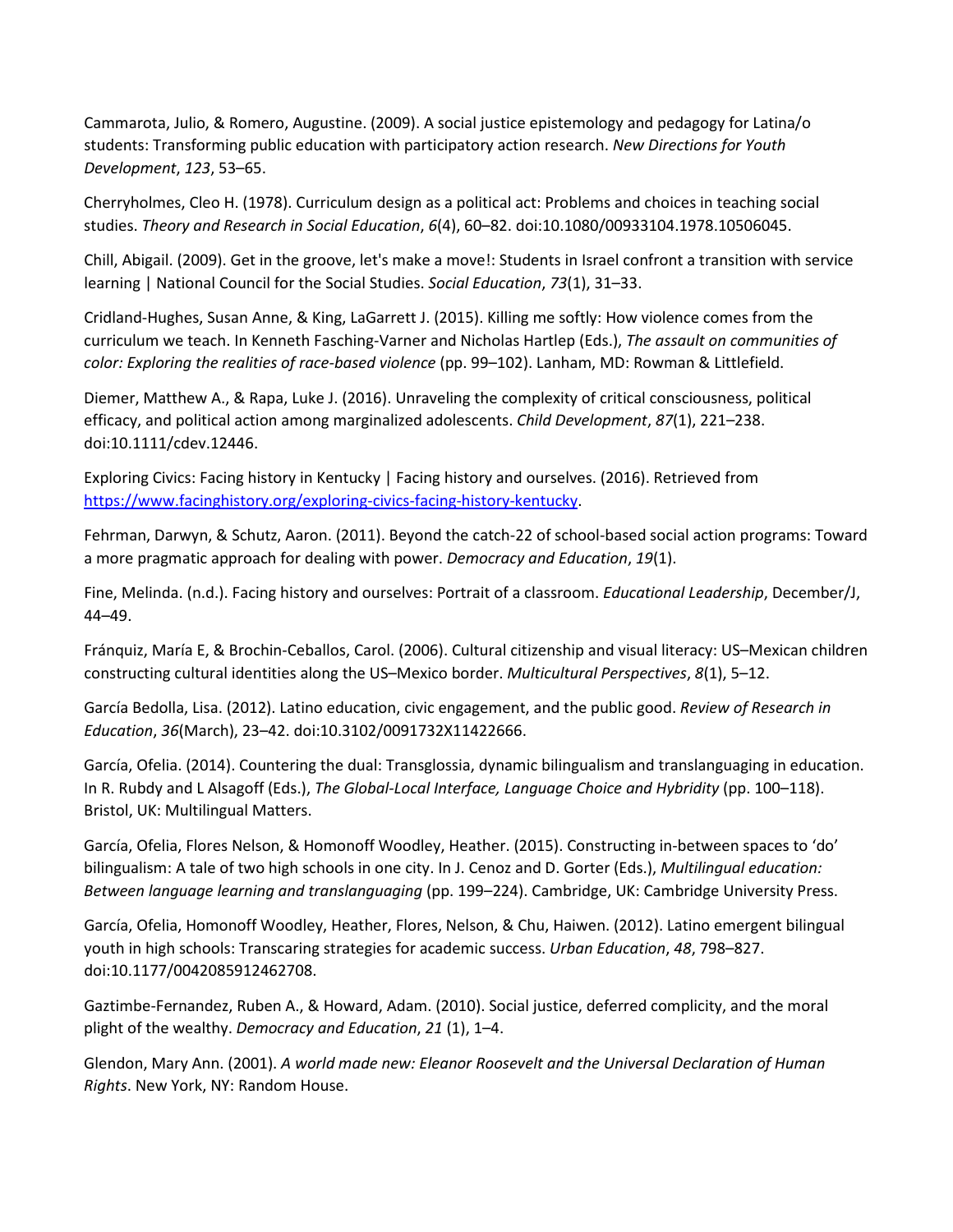<span id="page-14-1"></span>Grant, Carl A. (2011). Escaping Devil's Island: Confronting racism, learning history. *Race, Ethnicity and Education*, *14*(1), 33–49. doi:10.1080/13613324.2011.531979.

<span id="page-14-6"></span>Hinton, K. a. (2015). Undocumented citizens: The civic engagement of activist immigrants. *Education, Citizenship and Social Justice*, *10*(2), 152–67. doi:10.1177/1746197915583933.

<span id="page-14-7"></span>Hubbard, Brian. (2015). Using action research to engage youth in improving OST programming. *Afterschool Matters*, no. 22, 32–36.

<span id="page-14-8"></span>Irizarry, Jason G. (2009). Reinvigorating multicultural education through youth participatory action research. *Multicultural Perspectives*, *11*(4), 194–99. doi:10.1080/15210960903445905.

<span id="page-14-4"></span>Izquierdo, Elena. (2011). Two way dual language eudcation. In Richard Valencia (Ed.), *Chicano school failure and success: Past, present and future* (3rd ed., pp. 160–172). New York, NY: Routledge.

<span id="page-14-13"></span>Jaffee, Ashley Taylor. (2016). Social studies pedagogy for Latino/a newcomer youth: Toward a theory of culturally and linguistically relevant citizenship education. *Theory & Research in Social Education*, *44*(2), 147– 183. doi:10.1080/00933104.2016.1171184.

<span id="page-14-9"></span>Journell, Wayne, Beeson, Melissa Walker, & Ayers, Cheryl. (2015). Learning to think politically: Toward more complete disciplinary knowledge in civics and government courses. *Theory & Research in Social Education*, *43*, 28–67.

<span id="page-14-12"></span>Kahne, Joseph, & Middaugh, Ellen. (2008). High quality civic education: What is it and who gets it? *Social Education*, *72*(1), 34–39. doi:10.4324/9780203841273.

<span id="page-14-2"></span>Ladson-Billings, Gloria. (2003). Lies my teacher still tells: Developing a critical race perspective toward the social studies. In Gloria Ladson-Billings (Ed.), *Critical race theory perspectives on the social studies: The profession, policies, & curriculum* (pp. 1–11). Charlotte, NC: Information Age Publishing.

<span id="page-14-11"></span>Levine, Peter. (2016). The question each citizen must ask. *Educational Leadership* March, 30–34.

<span id="page-14-3"></span>Levinson, Meira. (2016). The civic empowerment ;Gap: Defining the problem and locating solutions. In Lonnie Sherrod, Judith Torney-Purta, & Constance Flanagan (Eds.), *Handbook of research on civic engagement* (pp. 331– 361). Hoboken, NJ: John Wiley & Sons. doi:10.1007/BF00138862.

Levinson, Meira, & Levine, Peter. (2013). Taking informed action to engage students in civic life | National Council for the Social Studies. *Social Education*, *77*(6), 339–341.

<span id="page-14-0"></span>Loewen, James. (1995). *Lies my teacher told me*. New York, NY: Simon & Schuster.

<span id="page-14-14"></span>Maslow, A. H. (1943). A theory of human motivation. *Psychological Review*, *50*(4), 370–396.

<span id="page-14-15"></span>Morsink, Johannes. (1999). *The Universal Declaration of Human Rights: Origins, drafting, and intent*. Philadelphia, PA: University of Pennsylvania Press.

<span id="page-14-10"></span>Osler, Audrey. (2015). Human rights education, postcolonial scholarship, and action for social justice. *Theory & Research in Social Education*, *43*(2), 244–274. doi:10.1080/00933104.2015.1034393.

<span id="page-14-5"></span>Parker, Walter. (2010). Idiocy, puberty, and citizenship: The road ahead. In Walter Parker (Ed.), *Social studies today: Research & practice* (pp. 247–60). New York, NY: Routledge.